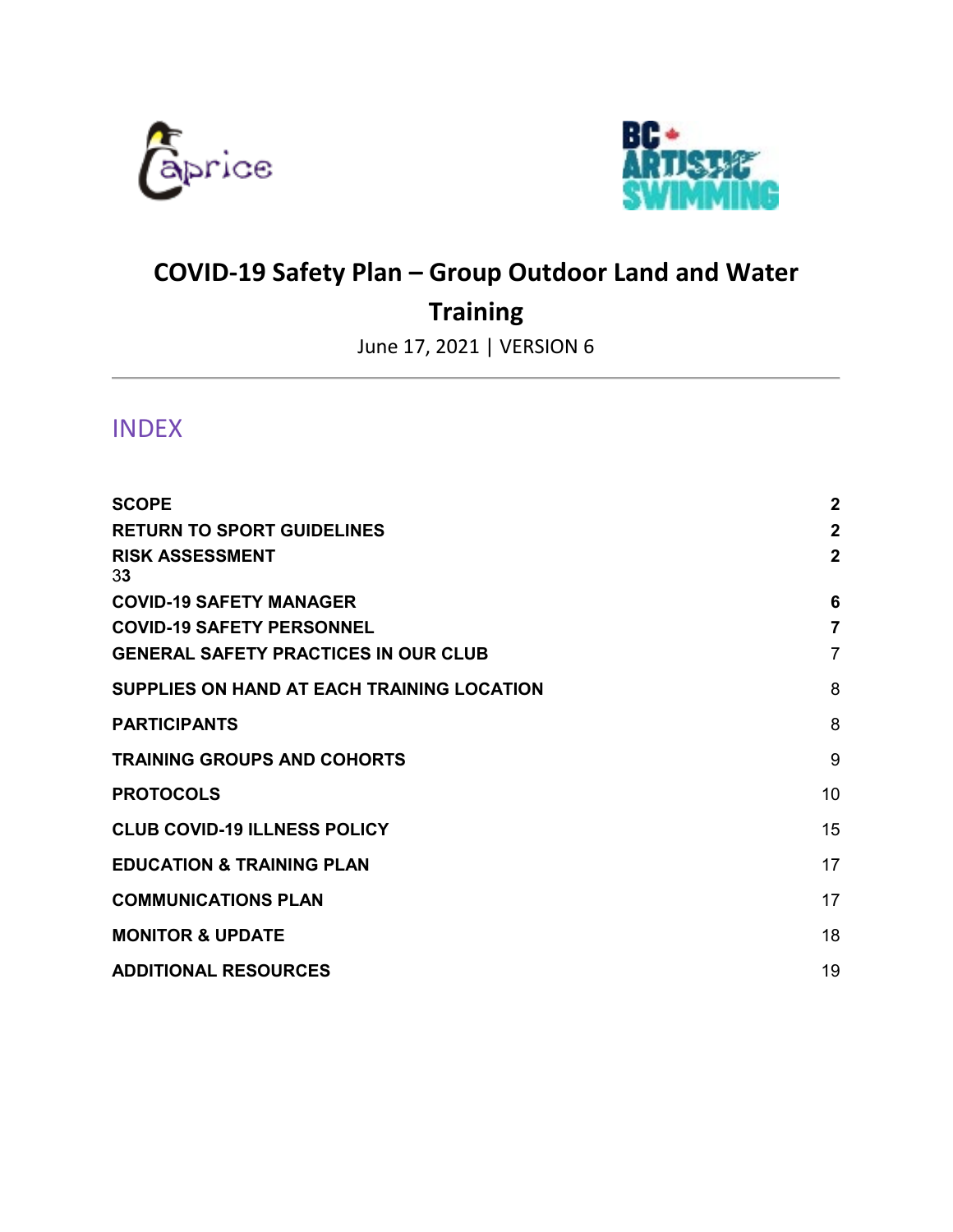## <span id="page-1-0"></span>SCOPE

The focus of this Safety Plan is for training sessions provided by Caprice Artistic Swim Club. Land and water training sessions will be held at one of three pools; Robert Burnaby and McPherson Outdoor Pool, or CG Brown Memorial Pool indoor pool. All the pools are in Burnaby, BC. These training sessions will be for Caprice members of all ages registered in recreational (non-learn to swim), provincial stream or national stream programming as of September 1, 2020.

## <span id="page-1-1"></span>RETURN TO SPORT GUIDELINES

Caprice Artistic Swim Club and its members will respect and follow the guidelines provided by ViaSport, Canada Artistic Swimming, BC Artistic Swimming, Lifesaving BC, WorkSafeBC, the City of Burnaby, and BC's Provincial Health Officer.

This document outlines the steps we are taking as a club to mitigate risks for our members as we return to sport. Our club will follow the guiding principles of making space between people, practicing good hygiene, completing ongoing health monitoring, praciting training environment hygiene, modifying our training environments and activities, creating a safe sport environment, planning ahead and having clear communications.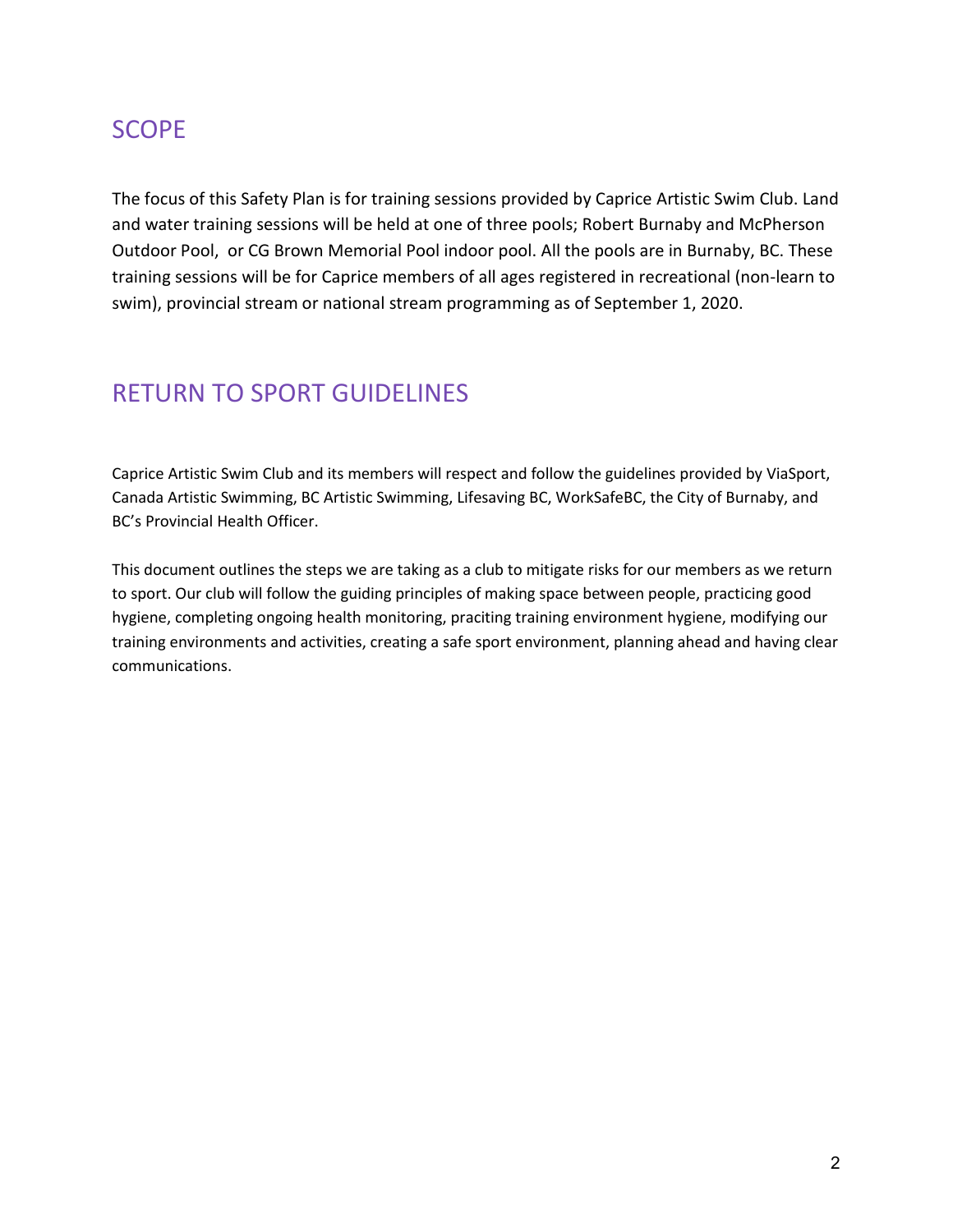

## <span id="page-2-0"></span>RISK ASSESSMENT

A risk assessment has been completed for the specific training session described within the scope section of this document. Attached to this safety plan is the completed risk assessment.

## TRAINING ENVIRONMENTS

## GROUND ZERO

**ONLINE TRAINING ONLY; NO IN PERSON TRAINING PERMITTED** TRAINING FOR ALL CLUB MEMBERS AT ALL LEVELS PERMITTED

## OUTDOOR LAND TRAINING IN-PERSON

**ROBERT BURNABY OR MCPHERSON OUTDOOR PARK** TRAINING FOR ALL CLUB MEMBERS REGISTERED IN COMPETITIVE STREAM PERMITTED

## OUTDOOR WATER TRAINING IN-PERSON

**ROBERT BURNABY OR MCPHERSON OUTDOOR PARK** TRAINING FOR ALL CLUB MEMBERS REGISTERED IN COMPETITIVE STREAM PERMITTED

ONLINE COMPETITIONS (BCAS SANCTIONED)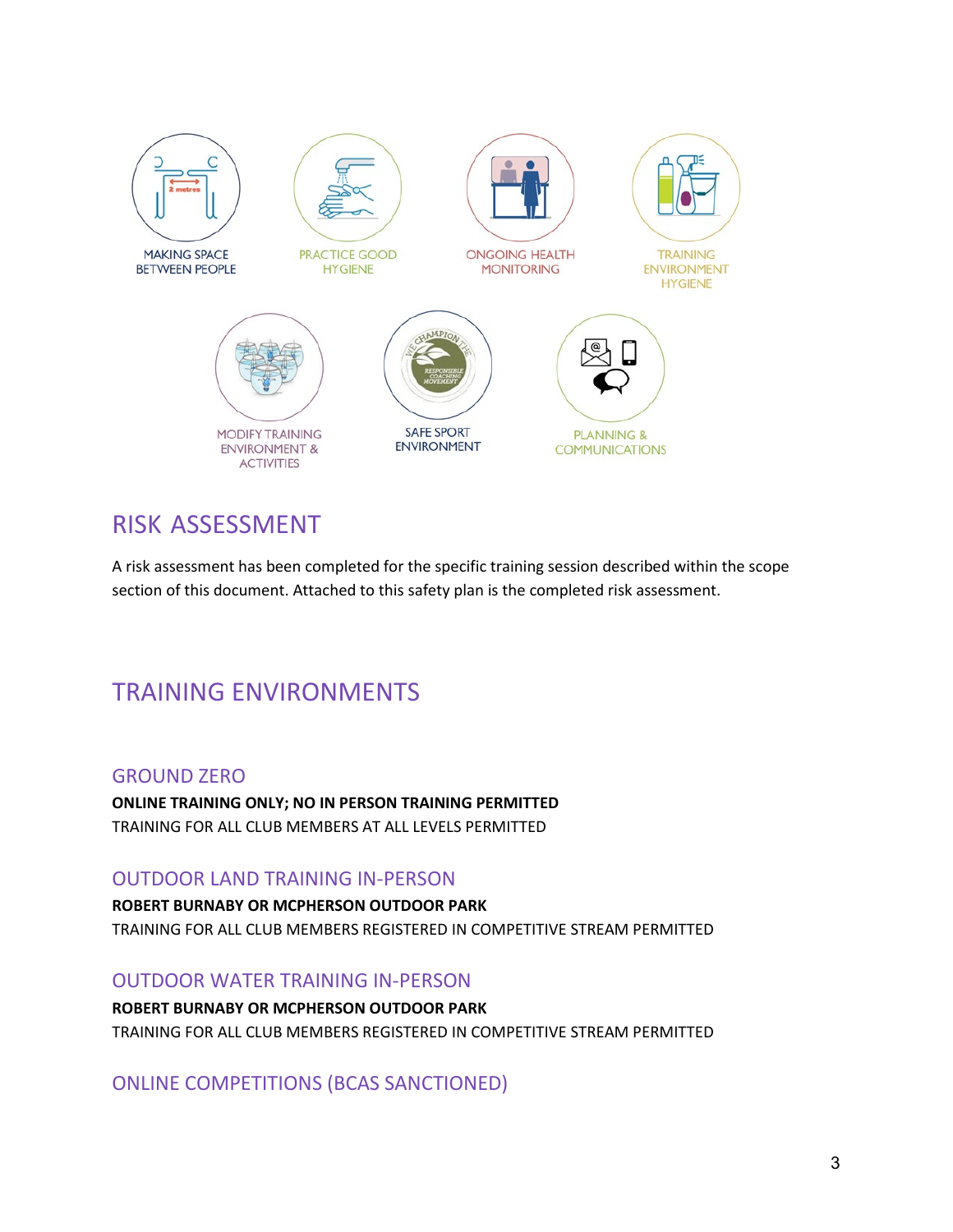#### ALL CLUB MEMBERS AT ALL LEVELS PERMITTED

### INDOOR LAND TRAINING IN-PERSON

TRAINING FOR ALL CLUB MEMBERS REGISTERED IN COMPETITIVE STREAM PERMITTED PROVIDED A SPACE ALLOWANCE OF 2M MINIMUM AND 2M WITH SIGNIFICANT EXERTION.

### INDOOR WATER TRAINING IN-PERSON

**CG BROWN POOL** TRAINING FOR ALL CLUB MEMBERS OF ALL AGES THAT REGISTERED IN PROVINCIAL OR NATIONAL STREAM PERMITTED ON A CASE BY CASE BASIS

### IN-PERSON COMPETITIONS (BCAS SANCTIONED)

### **NOT YET PERMITTED FOR ANY CLUB MEMBERS AT ANY AGE**

Robert Burnaby and McPherson Outdoor Park Robert Burnaby - 8175 Wedgewood St, Burnaby, BC McPherson - 5485 Rumble St, Burnaby, Contact number - [\(604\) 294-7450](https://www.google.ca/search?q=robert+burnaby+park&sxsrf=ALeKk01Ef6r1m-4u_rF_QS6ujR8ecAPgKg%3A1623620147411&source=hp&ei=M3rGYK_uFa7R0PEPqYqjaA&iflsig=AINFCbYAAAAAYMaIQ9sVRV-EVs7cMRGYMccCSptlkV1s&oq=robert+burn&gs_lcp=Cgdnd3Mtd2l6EAEYADIECCMQJzINCC4QhwIQxwEQrwEQFDICCAAyAggAMggILhDHARCvATIICC4QxwEQrwEyBQgAELEDMgIIADICCAAyCAguEMcBEK8BOgoILhDHARCvARBDOgQIABBDOgsILhCxAxDHARCjAjoICC4QsQMQgwE6BQgAEJECOgsILhDHARCvARCRAjoKCC4QsQMQgwEQQzoFCC4QsQM6BAguEEM6AgguUJAIWLksYJA7aABwAHgAgAGXAogB_AuSAQU2LjIuM5gBAKABAaoBB2d3cy13aXo&sclient=gws-wiz) (Robert Burnaby) / [\(604\) 298-7946](https://www.google.ca/search?q=mcpherson+pool&sxsrf=ALeKk00CBFyI1hTFWh10WNrGFAskXcMUaw%3A1623619474187&source=hp&ei=knfGYMGeCZOd-gSuk7ToCQ&iflsig=AINFCbYAAAAAYMaFohkDJPujZj9SX1G8-Kk2uwIipLA4&gs_ssp=eJzj4tVP1zc0TLdIzskyKEszYLRSNagwNbEwMzczMTc0NDZOSkwxtDKoSDFNskg2M0pMTkszMTAxSvLiy00uyEgtKs7PUyjIz88BAK5aFMc&oq=mcpher&gs_lcp=Cgdnd3Mtd2l6EAEYATIOCC4QsQMQxwEQrwEQkwIyCAguEMcBEK8BMggILhDHARCvATIICC4QxwEQrwEyAggAMggILhDHARCvATICCAAyCAguEMcBEK8BMggILhDHARCvATICCAA6BAgjECc6BQguEJECOgsILhDHARCvARCRAjoFCAAQsQM6CAguELEDEIMBOgsILhCxAxDHARCjAjoFCAAQkQI6DgguELEDEIMBEMcBEK8BOggIABCxAxCDAToLCC4QsQMQxwEQrwE6BQguELEDOgIILlCVB1jOE2DfKWgAcAB4AIABa4gBuASSAQM0LjKYAQCgAQGqAQdnd3Mtd2l6&sclient=gws-wiz) (McPherson) Description: -6 lane (12 metre) x 25 metre long -each lane is 2 metres -depth of 3-10 feet depth -8 m x 8m, shallow section -8 m x 8m, deep section

CG Brown Memorial Pool 3702 Kensington Ave, Burnaby, BC V5B 4Z6 Contact number - [\(604\) 297-4520](https://www.google.com/search?ei=R8VoX4CqE8z3-gSKkIpo&q=cg+brown&oq=cg+brown&gs_lcp=CgZwc3ktYWIQAzILCC4QxwEQrwEQkwI6DQguEMcBEK8BEEMQkwI6BAgAEEM6CggAELEDEIMBEEM6CgguEMcBEK8BEEM6AgguOgsILhCxAxDHARCjAjoICAAQsQMQgwE6BQgAELEDOggILhDHARCvAToCCAA6BAgAEAo6BggAEBYQHjoFCCEQoAFQo8YDWLndA2Do3gNoBnAAeACAAWCIAYYHkgECMTKYAQCgAQGqAQdnd3Mtd2l6wAEB&sclient=psy-ab&ved=0ahUKEwjA6e3hxvrrAhXMu54KHQqIAg0Q4dUDCA0&uact=5)

Description:

-6 lane (12 metre) x 25 metre long -each lane is 2 metres -depth of 3-10 feet depth

#### **Overall site plan and direction of flow for CG Brown Memorial Pool**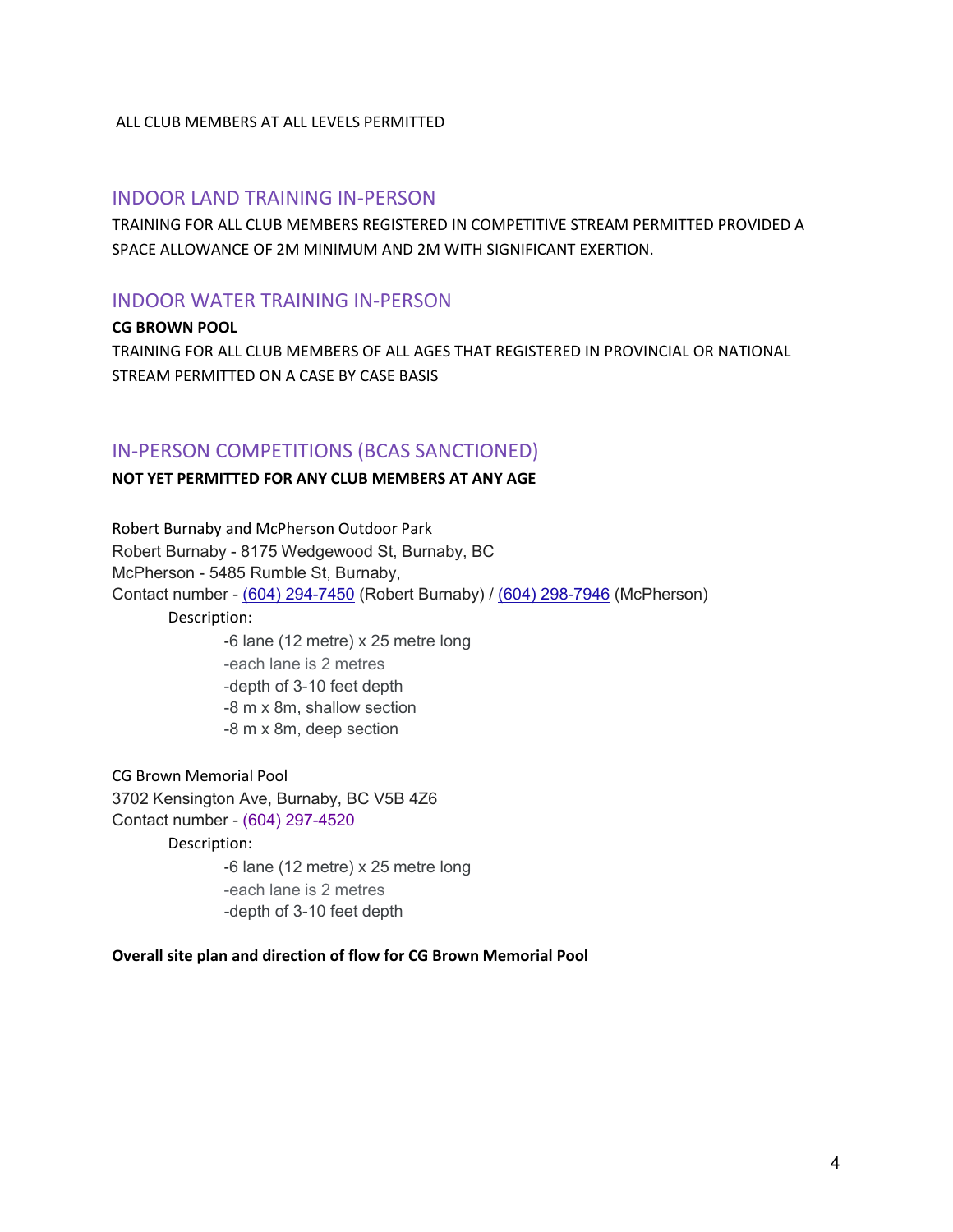

Overall site plan for Robert Burnaby and McPherson Pool (pools are identical, actually shown is McPherson)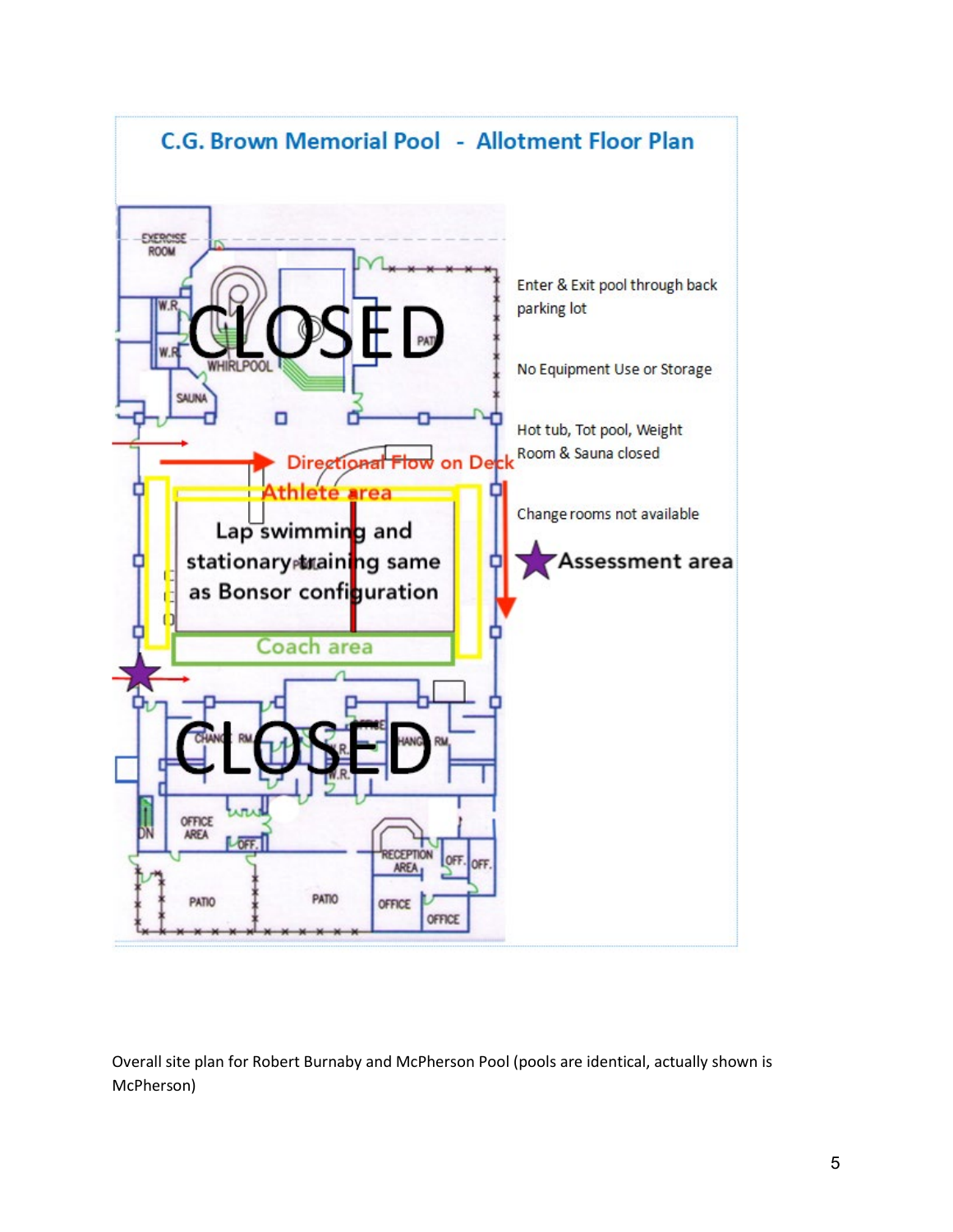

- 1 General drop-off area
- 2 Assemble area while maintaining physical distancing prior to entering / pre-assessment
- 3 Outdoor land training area
- 4 Pool entry area and pre-entry assessment area

## <span id="page-5-0"></span>COVID-19 SAFETY MANAGER

We have designated the following person as our Club's COVID-19 Risk Manager:

| Name:  | <b>Stephen Shimek</b>    |
|--------|--------------------------|
| Email: | stephen.shimek@gmail.com |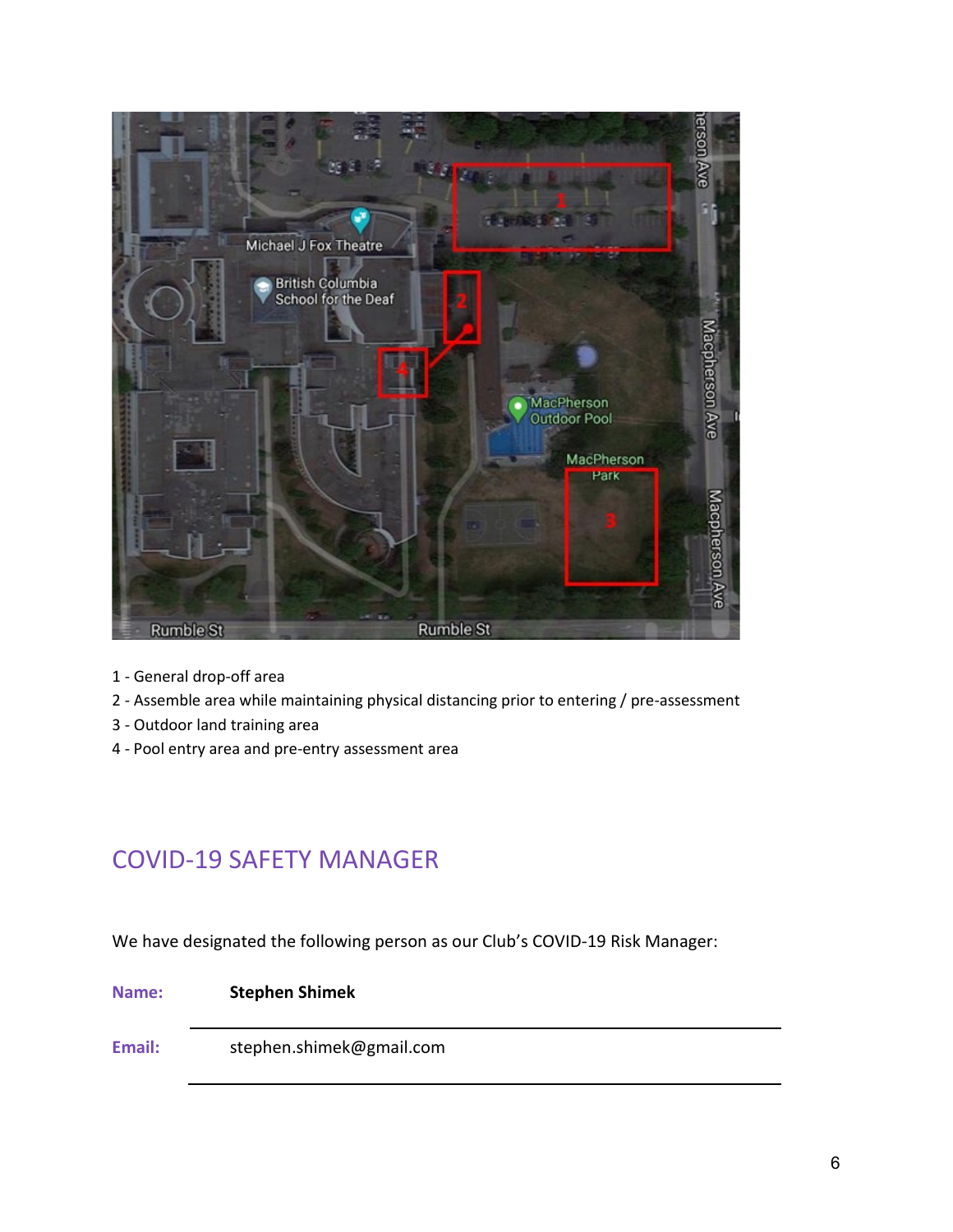## <span id="page-6-0"></span>COVID-19 Safety Support Personnel:

We have designated the following people as COVID-19 Safety Support Personnel (individuals trained to support the on-site delivery of the safety protocols outlined herein such as monitoring the health of participants, physical distancing, cleaning, use of PPE, etc.)

**Name:** Alina Aref'yeva

**Email:** alinaarefyeva@hotmail.com **Role:** Head Coach

## <span id="page-6-1"></span>GENERAL SAFETY PRACTICES IN OUR CLUB

- ∙ In addition to the first-aid requirements outlined in the CASC Policy and Handbook manual all coaches will take the COVID additional protocol training
- · Athletes are to register for Caprice training sessions online only
- · Implementation of Daily Healthy Monitoring Questionnaire & Attestation for all individuals
	- o **Anyone answering 'YES' to fever, diarrhea, or vomiting or to 2 or more questions must not enter the training environment.**
- · Implementation of Daily Attendance log
	- The pool will be accessible to Caprice members only during training times
- · Sanitization of all touch points is to be completed prior to a new training group entering the training space
- · All participants will arrive in their bathing suits. There will be no use of the change rooms or shower facilities. Athletes will dry-off as much as possible at the end and leave the facility without using the change room or shower facilities.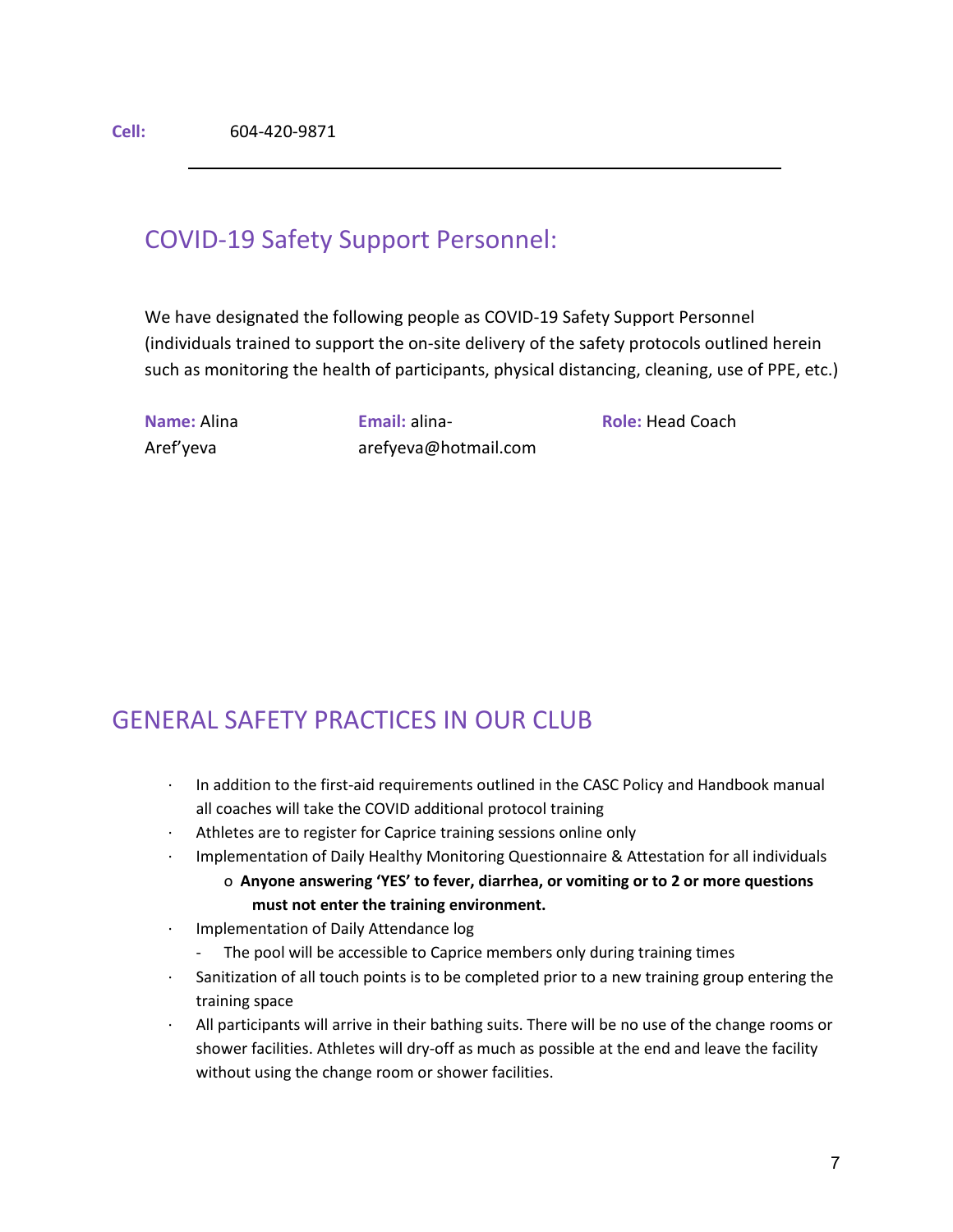- · All participants are encouraged to minimize their washroom use. Proper hygiene will be exercised when the washroom is used. If anything is touched after washing your hands additional hand sanitizer will be used.
- The training space allows a minimum of 2-metre per person radius to ensure appropriate physical distancing when not in the field of play
- Club COVID-19 supply kit will be on site at each training session
- · Athletes and coaches are to arrive in the identified area for their health screen check prior to each training session
- · Athletes must be a minimum of 2-meters apart upon arrival to training
	- o Athletes are encouraged to wait in their vehicles until it is their turn to do their health screening
- · Coaches & training group personnel (I.e. COVID Risk Manager and COVID safety support personnel) will wear masks at all times
- Athletes will wear masks on arrival and departure of training
- Parents and spectators are asked to refrain from attending practices
- · All individuals will sanitize their hands on arrival and prior to departing the training environment
- Temperature of all coaches, training group personnel and athletes will be taken upon arrival to training
	- o All persons with a temperature reading over  $38^{\circ}$ C will be asked to go home
- · All athlete equipment must fit into the swim bag (not including yoga mat)
- · All water bottles are to be filled prior to arrival to training
- · Athletes must bring their own equipment to training
- · No equipment will be shared during training
- One coach will be designated as the equipment lead during their training session
- The equipment lead will be responsible for handling all onsite club equipment
- · The equipment lead will wipe down all equipment before and after their session
- · Upon completion of a training session, athletes are to leave one at a time, maintaining a physical distance of 2 meters from other athletes, coaches, and training group personnel
- Athletes, coaches, and training group personnel are to leave immediately following the completion of their training session

## <span id="page-7-0"></span>SUPPLIES ON HAND AT EACH TRAINING LOCATION

- · Disinfectant Wipes
- · Non-medical disposable masks
- · Hand sanitizer
- · Touchless thermometer
- · First Aid Kit see first-aid checklist

## <span id="page-7-1"></span>PARTICIPANTS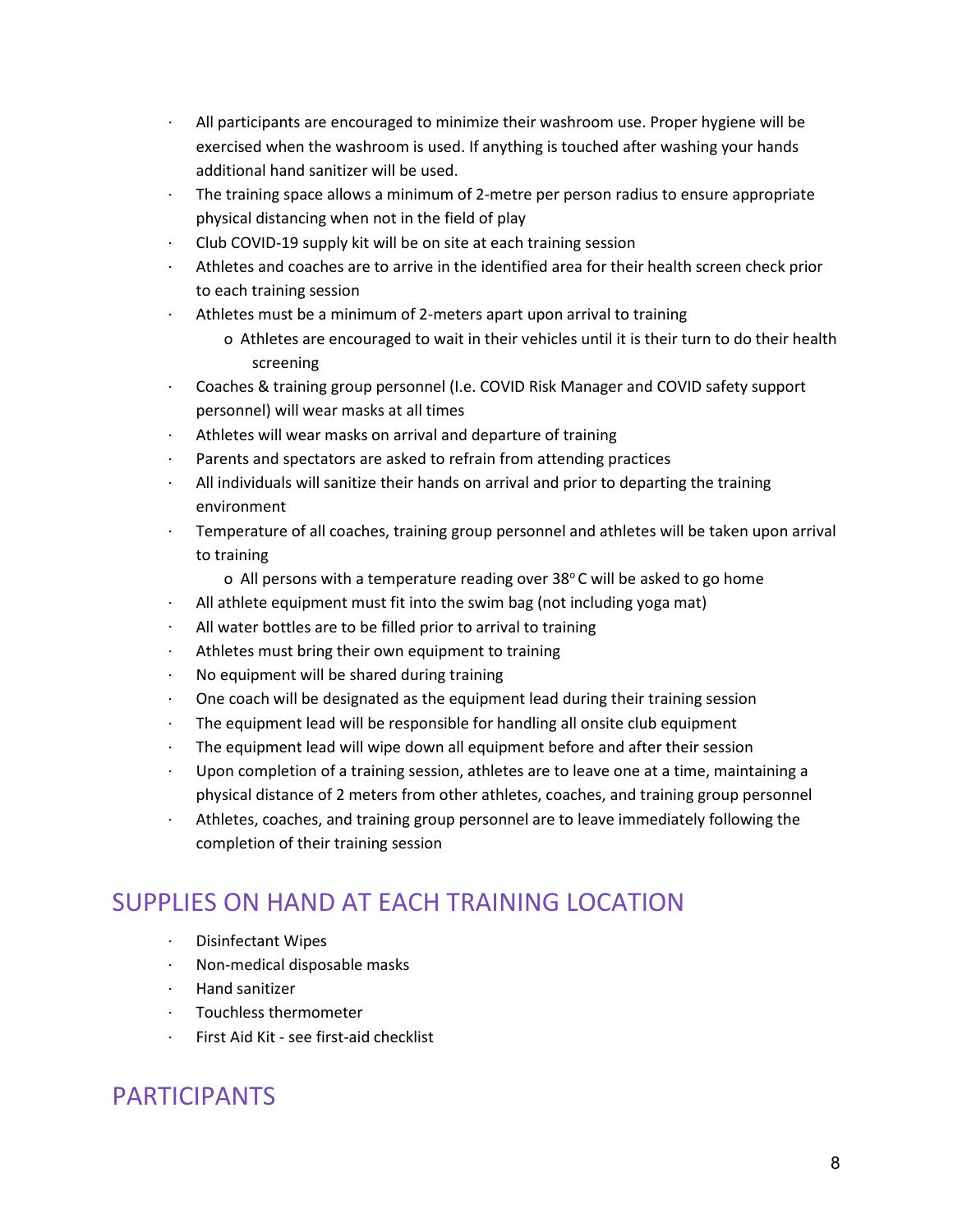**Participants** are all athletes synchro age 11 (11 years of age by December 2020) and above who are registered for the 2019-20 season as provincial stream, national stream, university, or in any Masters division and are in good standing with Caprice Artistic Swim Club. Athletes must be newly registered for the 2020-21 season to participate in training activities taking place after August 31, 2020 and all ages registered in a program are permitted to train. Currently there are no learn-to-swim programs allowed.

## <span id="page-8-0"></span>TRAINING GROUPS AND COHORTS

Training groups are all personnel (including athletes synchro age 11 (11 years of age by December 2020) and above who meet the registration requirements outlined above, coaches, COVID manager, and COVID support personnel) who train together in a maximum group size of 12. All training group members must maintain a physical distance of a minimum 2 meters at all times during training. Athletes must stay in their designated training space during land training and their designated space around the perimeter of the pool during water training. All athlete items must be within their designated space. All coach personal items must be within their designated space. Training groups combined together will create a cohort. Training groups within a training cohort must train in their own designated spaces. All participants must sign a Club Participant Agreement acknowledging their acceptance of COVID-19 specific risks and complete the daily health monitoring questionnaire prior to each in-person training activity.

|                                                                    |                                            | <b>Recommended Standards</b> |                                  |                    |
|--------------------------------------------------------------------|--------------------------------------------|------------------------------|----------------------------------|--------------------|
|                                                                    |                                            | <b>BCAS</b>                  | <b>City of</b><br><b>Burnaby</b> | <b>Caprice</b>     |
| <b>Maximum Groups</b>                                              | Training Group Size - outdoor on<br>land   | 12                           | $30 \text{ max}$                 | 12                 |
| <b>Numbers</b><br>(include all athletes,<br>coaches, and personnel | Training Group Size - indoor on<br>land    | $\ast$                       | $\ast$                           | $\ast$             |
| connected to the group)                                            | Training Group Size - outdoor in<br>water  | 12                           | 30 max                           | 12                 |
|                                                                    | Training Cohort Size - outdoor in<br>water | Space<br>dependent           | 30 max                           | Space<br>dependent |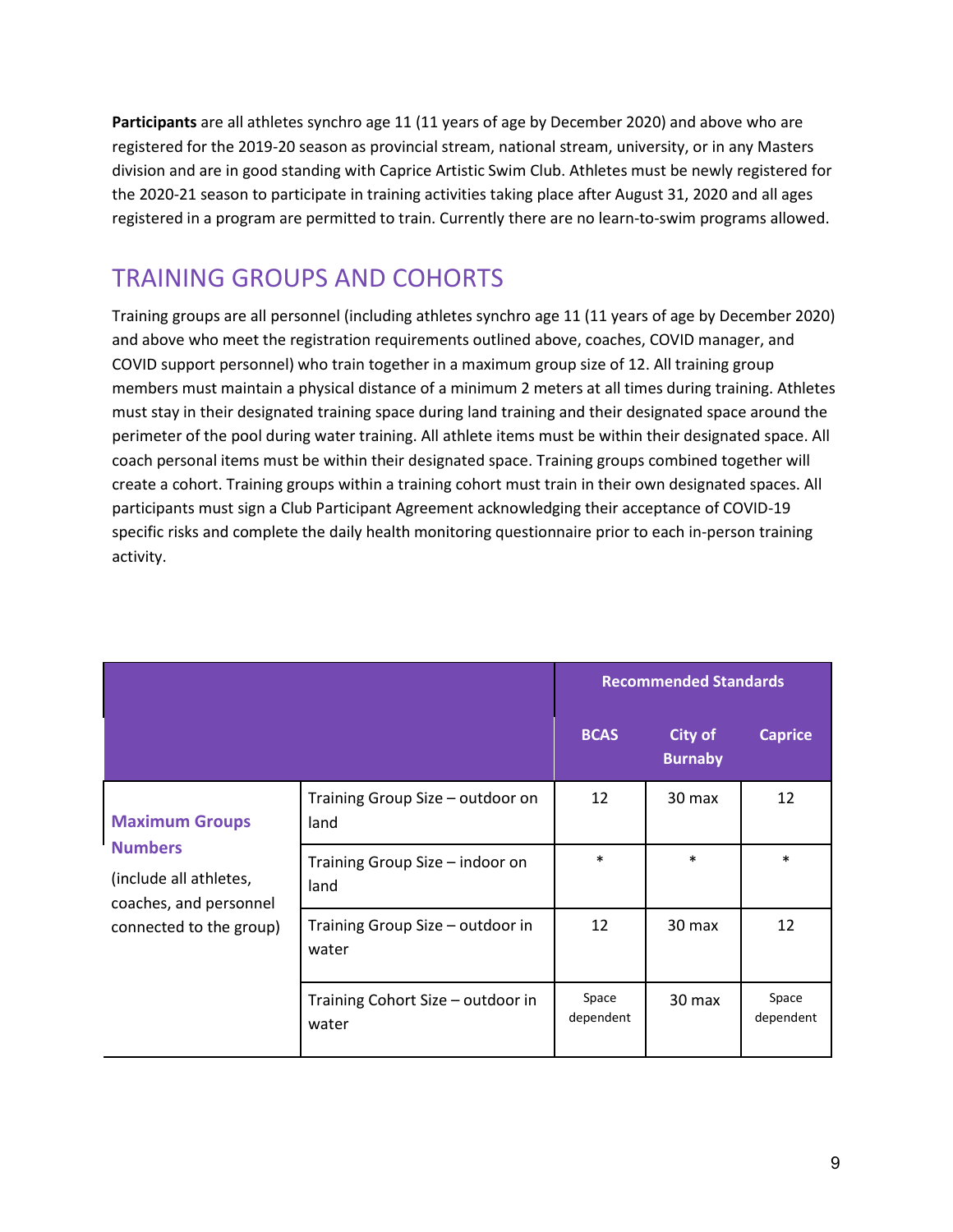| Training Group Size - indoor in<br>water  | $\ast$ | $\ast$ | $\ast$ |
|-------------------------------------------|--------|--------|--------|
| Training Cohort Size - indoor in<br>water | $\ast$ | $\ast$ | $\ast$ |
| Lap Swimming - max lane<br>capacity       |        |        |        |

\* Not permitted at this time.

## <span id="page-9-0"></span>PROTOCOLS

## **BC Artistic Swimming Return to Sport Plan**

#### **Step 1 (June 7th)**

**Outdoor:** Youth and adults can participate. No physical distancing in the field of play. Off field of play 2 metres. No travel except to the home club. Max group size for adults is 50. No group size limits for youth NO spectators. Cohorts not required.

**Indoor:** NO CHANGE- Activities align with BCAS Return to Artistic Swimming Guidelines v5. 3-metres physical distancing required. Adult participation limited to 2 people. NO spectators. NO travel across zones. Masks required outside field of play.

#### **Step 2 (June 16th)**

**Outdoor:** Participants: youth and adults. Physical Distancing: none in field of play. 2-metres off field of play Masks: not required, recommended off field of play. Spectators: Up to 50 Travel: Permitted in BC.

**Indoor:** Participants- youth and adults. Physical Distancing: none in field of play. 2-metres off field of play Masks: required off field of play. Spectators: None. Travel: Permitted in BC.

#### **Step 3 (July 1st Earliest)**

**Outdoor:** Increased group size-TBD. Increased number of spectators-TBD.

**Indoor:** Increased group size-TBD. Limited number of spectators-TBD.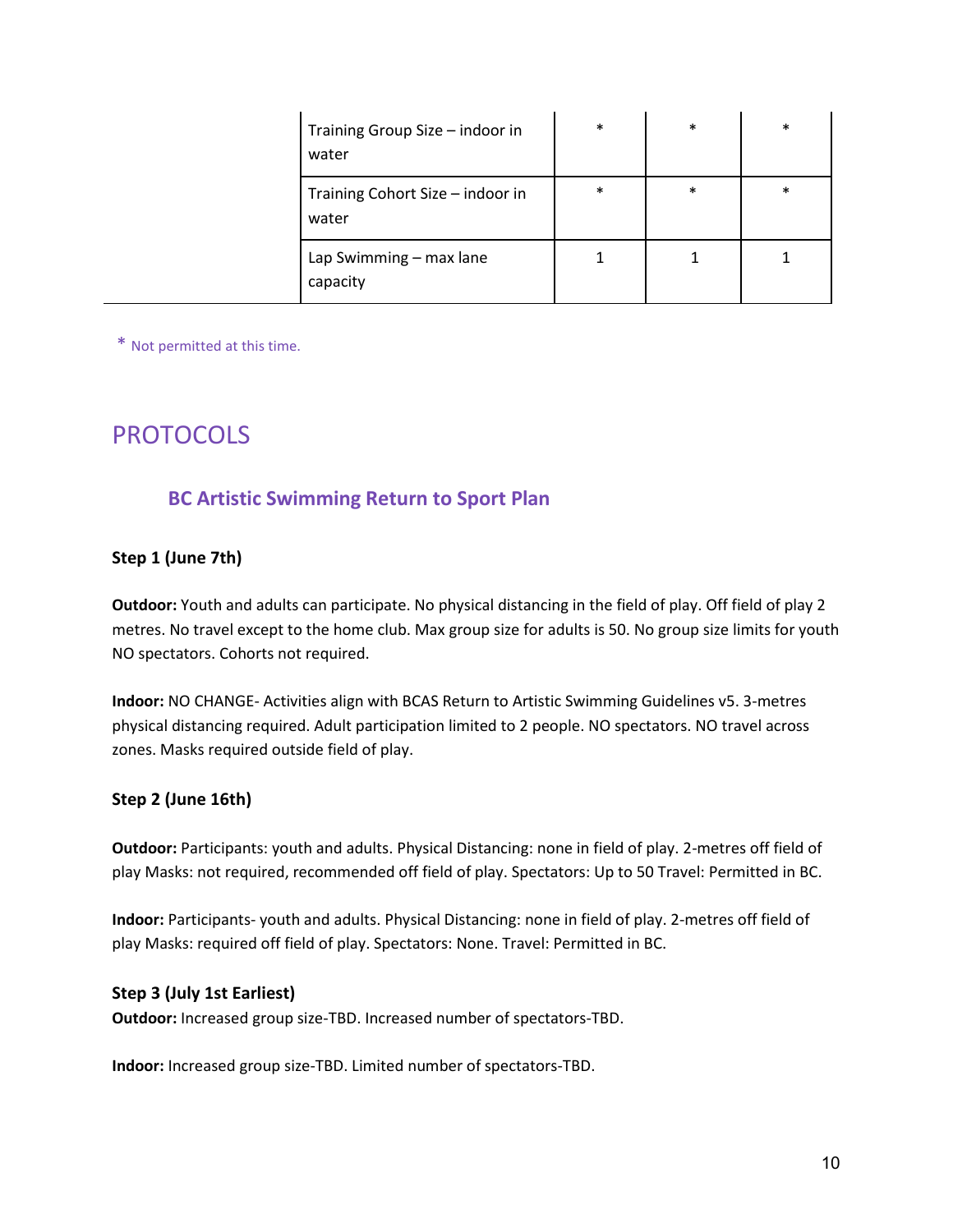### **Step 4 (September 7th Earliest)**

Return to normal Artistic Swimming and Competitions

## **A. Arrival**

- **I. Outdoor land training arrival**
- · Daily health checks must be completed online prior to the start of each in-person training session and sent to COVID manager via the Caprice website.
- Participants are encouraged to stay in their vehicles until the start of their training session.
- Participants are encouraged to go to the washroom prior to arrival.
- All personnel are required to wear masks upon arrival.
- Athletes and coaches are to meet only in the designated area for their health check, maintaining a physical distance of 2 meters while waiting for their turn.
- · Athletes and coaches must have their attendance recorded, daily health check submitted and temperature taken by the COVID manager.
	- o All persons with a temperature reading over  $38^{\circ}$ C will be asked to go home.
- · Athletes must arrive with the appropriate fitness attire for the weather.
- · Athletes will set up their yoga mats on the grass in their designated zone, 5 meters apart, for all land training.
- Athletes and coaches will wash and/or sanitize their hands before the start of each training session.
- · Only one swim bag, mesh equipment bag and yoga mat will be permitted to training sessions.
- Athletes must keep their bag and equipment in their designated zone.
- Athletes and coaches must come to training sessions with their water bottle filled.

### **II. Outdoor water training arrival**

- · Daily health checks must be completed online prior to the start of each in-person training session and sent to COVID manager via the Caprice website.
- Participants are encouraged to stay in their vehicles until the start of their training session.
- Participants are encouraged to go to the washroom prior to arrival.
- All personnel are required to wear masks upon arrival.
- Athletes and coaches are to meet only in the designated area for their health check, maintaining a physical distance of 2 meters while waiting for their turn.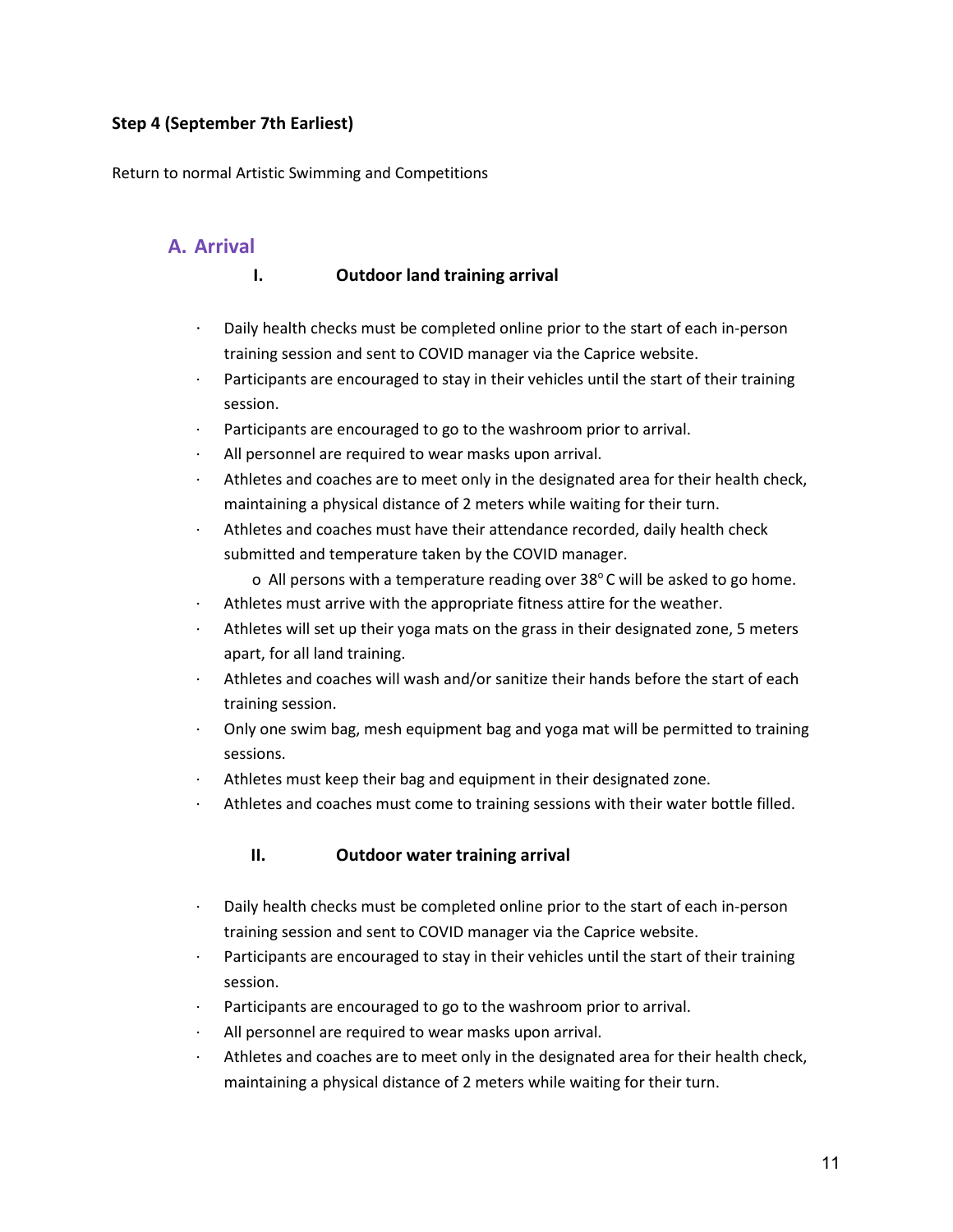- · Athletes and coaches must have their attendance recorded, daily health check submitted and temperature taken by the COVID manager.
	- o All persons with a temperature reading over  $38^{\circ}$ C will be asked to go home.
- Athletes must arrive with their bathing suits on under their clothes.
- Athletes and coaches will enter the pool deck one at a time, maintaining a physical distance of 2 meters while waiting for others to enter the pool deck
- · Athletes will set up their equipment around the perimeter of the pool in their designated zone, 2 meters apart, for all water training.
- $\cdot$  The equipment lead will sanitize and set up the equipment at the start of the water session.
- · Athletes and coaches will wash and/or sanitize their hands before the start of each training session.
- · Only one swim bag, mesh equipment bag and yoga mat will be permitted to training sessions.
- · Athletes must keep their bag and equipment in their designated zone.
- · Athletes and coaches must come to training sessions with their water bottle filled
- ∙ Locker rooms are not to be used during training sessions

### **Indoor Water & Land Training Arrival**

- ∙ Daily health checks must be completed online prior to the start of each in-person training session and sent to COVID manager via the Caprice website.
- Participants are encouraged to stay in their vehicles until the start of their training session.
- ∙ Participants are encouraged to go to the washroom prior to arrival.
- ∙ All participants should wear face masks in the training environment, including the check-in station, when physical distancing cannot be maintained.
- ∙ Athletes and coaches are to meet only in the designated area for their health check, maintaining a physical distance of 2 meters while waiting for their turn.
- ∙ Athletes and coaches must have their attendance recorded, daily health check submitted and temperature taken by the COVID manager or support personnel.
- All persons with a temperature reading over  $38^{\circ}$ C will be asked to go home.
- ∙ Athletes must arrive with their bathing suits on under their clothes if participating in water training.
- ∙ Athletes and coaches will enter the pool deck one at a time, maintaining a physical distance of 2 meters while waiting for others to enter the pool deck
- ∙ The equipment lead will sanitize and set up the equipment at the start of the water session.
- ∙ Athletes and coaches will wash and/or sanitize their hands before the start of each training session.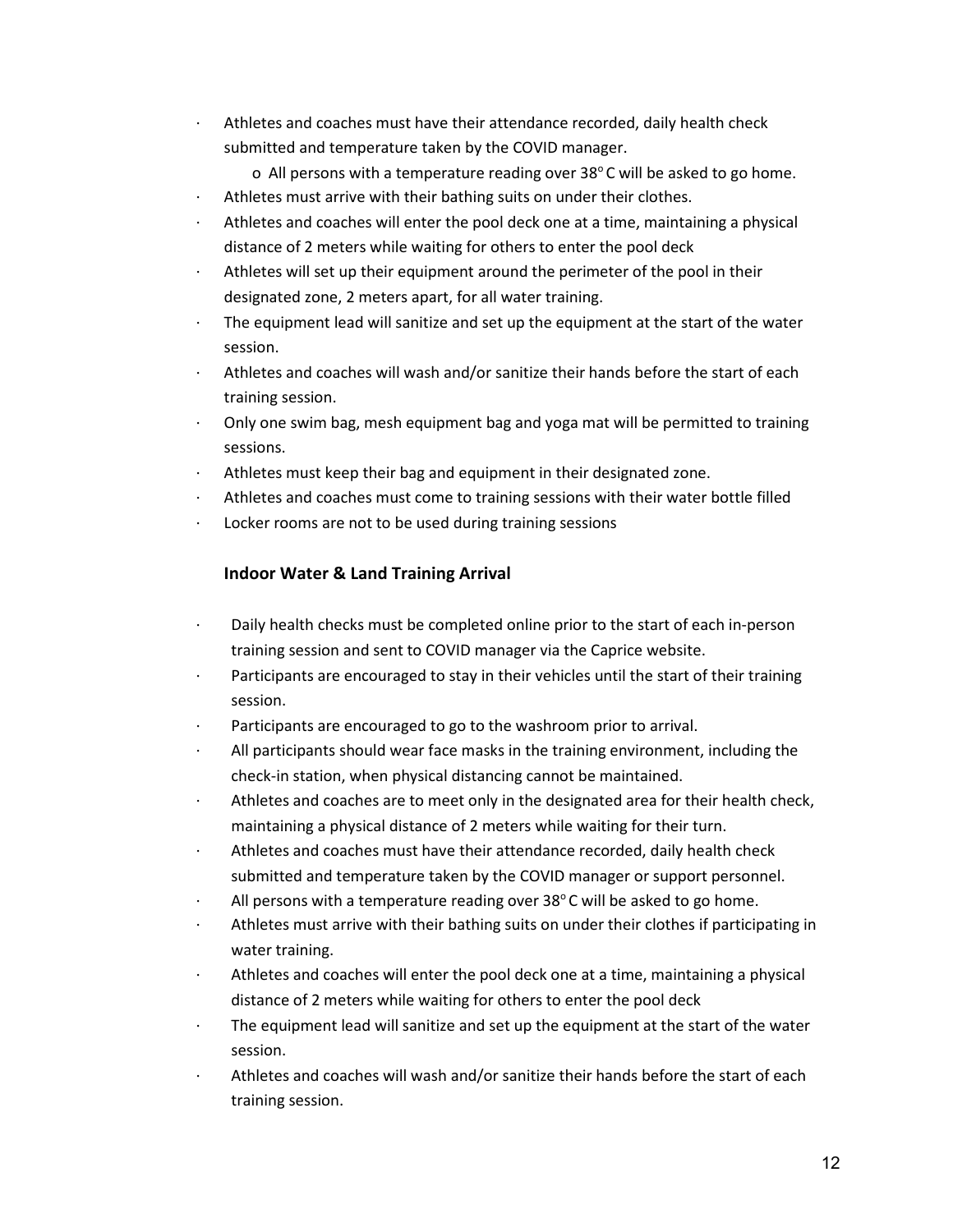- ∙ Only one swim bag, mesh equipment bag and yoga mat will be permitted to training sessions.
- ∙ Athletes must keep their bag and equipment in their designated zone.
- ∙ Locker rooms are not to be used during training sessions

## **B. Program Delivery**

### **I. Outdoor land training**

- Coaches are to wear masks at all times.
- · Only the equipment lead will use the club equipment during the training sessions.
- · Should an athlete or coach need to use the washroom during a training session, they must wash and/or sanitize their hands and all touched surfaces before returning to the land or pool session.
- All athletes must have their own equipment for any drills during land training sessions.

### **II. Outdoor water training**

- · Coaches are to wear masks at all times.
- · Only the equipment lead will use the club equipment during the training sessions.
- Athletes will remain in their designated zone at all times.
- · Should an athlete or coach need to use the washroom during a training session, they must wash and/or sanitize their hands and all touched surfaces before returning to the land or pool session.
- All athletes must have their own equipment for any drills during water training sessions.
- · Athletes will stay in their designated lanes for all lap swimming.
- ∙ Goggles must be worn at all times during training sessions and competitions

### **Indoor Water & Land training**

- ∙ Coaches are to wear masks at all times.
- ∙ Only the equipment lead will use the club equipment during the training sessions.
- ∙ Should an athlete or coach need to use the washroom during a training session, they must wash and/or sanitize their hands and all touched surfaces before returning to the land or pool session.
- ∙ During breaks, there will be no sharing of food. Physical distancing must be maintained.
- ∙ All athletes must have their own equipment for any drills during water training sessions.
- ∙ Goggles must be worn at all times during training sessions and competitions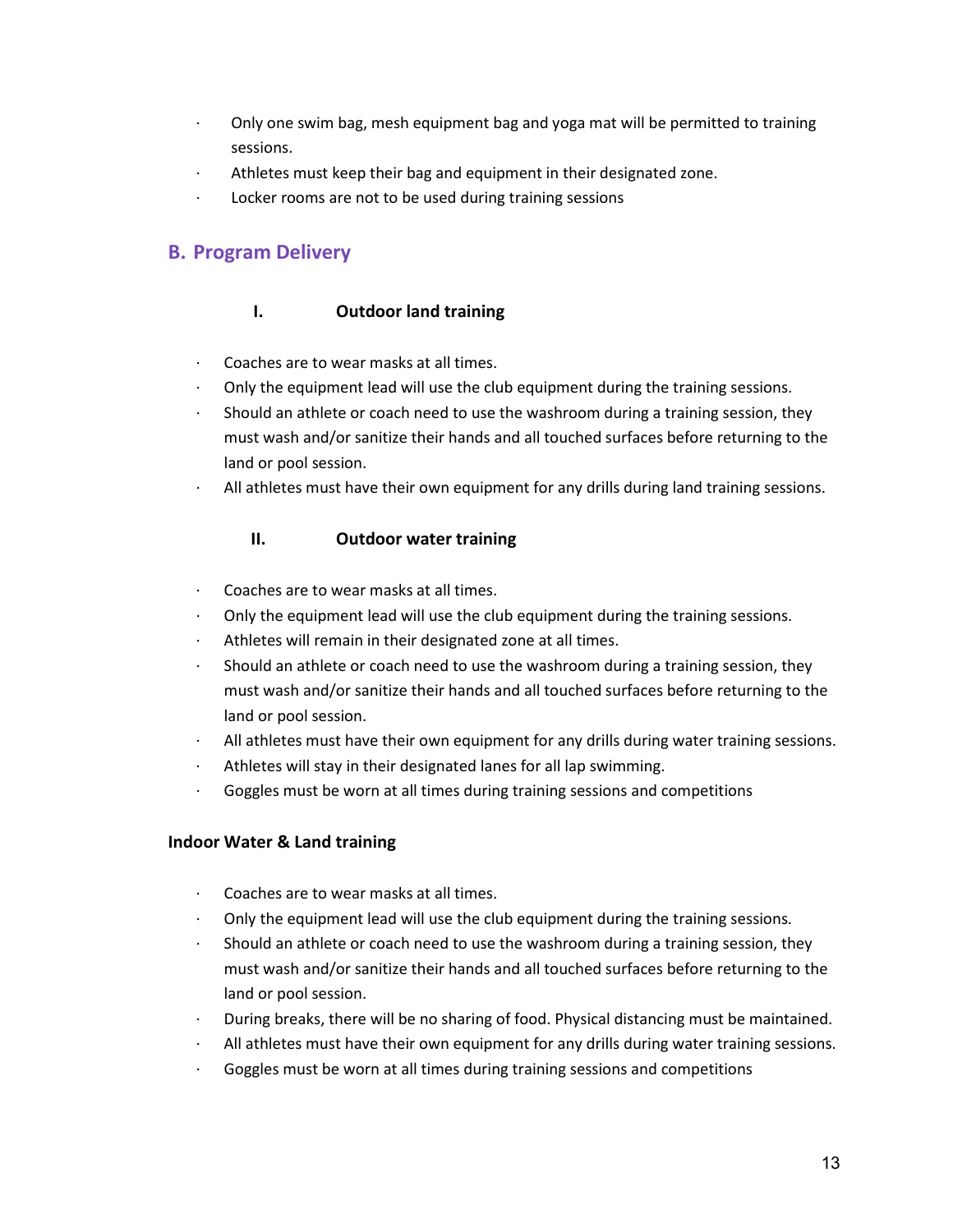## **C. Departure**

### **I. Departing from outdoor land training**

- All equipment must be taken away from the training area.
- · Athletes must leave the training area in their fitness attire. Changing will not be permitted.
- · Coaches MUST sanitize all touch points prior to leaving the training area.
- All participants must sanitize their hands prior to leaving the training area.
- · All equipment and attire used during the training session must be sanitized after the session.
- · Athletes and coaches must leave the training area as quickly as possible at the end of the training session.
- · Athletes and coaches must leave one at a time and maintain 2 meters of physical distance as they are leaving.

### **II. Departing from outdoor water training**

- All equipment must be taken away from the pool deck.
- Athletes must leave the pool in their towels/parkas/cover. Changing will not be permitted.
	- o Please bring appropriate attire to wear following training sessions to adhere to the weather
- · Coaches MUST sanitize all touch points prior to leaving the pool.
- · The equipment lead must sanitize all equipment used prior to leaving the pool.
- · All participants must sanitize their hands prior to leaving the pool.
- · All equipment and attire used during the training session must be sanitized after the session.
- · Athletes and coaches must leave the pool as quickly as possible at the end of the training session.
- · Athletes and coaches must leave one at a time and maintain 2 meters of physical distance as they are leaving.

### **Departing from Indoor Water & Land Training**

- ∙ All equipment must be taken away from the training environment.
- ∙ Athletes must leave the pool in their towels/parkas/cover. Changing will not be permitted.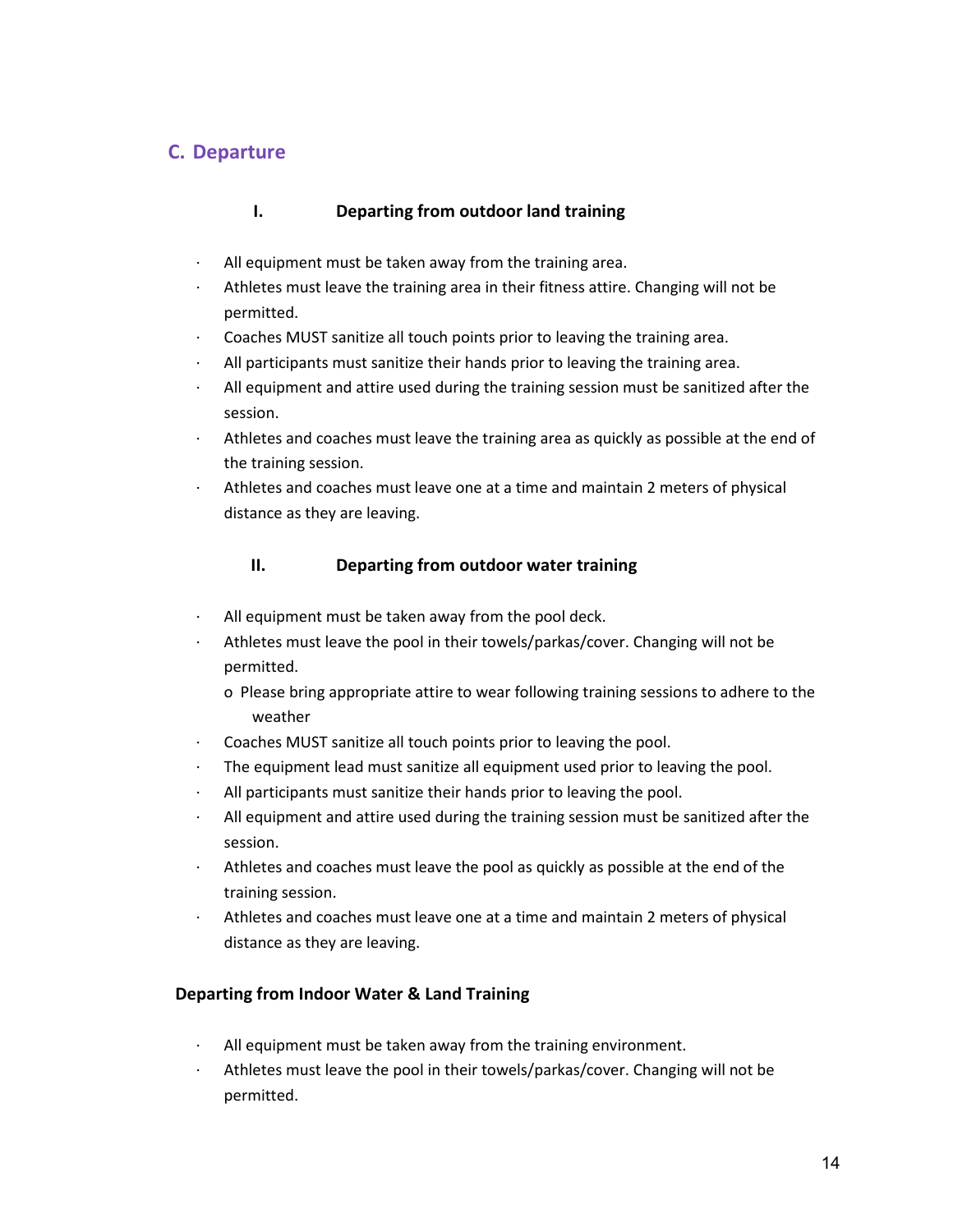- o Please bring appropriate attire to wear following training sessions to adhere to the weather
- ∙ Coaches MUST sanitize all touch points prior to leaving the training environment.
- ∙ The equipment lead must sanitize all equipment used prior to leaving the training environment.
- ∙ All participants must sanitize their hands prior to leaving the training environment.
- ∙ All equipment and attire used during the training session must be sanitized after the session.
- ∙ Athletes and coaches must leave the pool as quickly as possible at the end of the training session.
- ∙ Athletes and coaches must leave one at a time and maintain 2 meters of physical distance as they are leaving.

## **D. Managing COVID symptoms**

- ∙ All participants must complete the daily health monitoring questionnaire.
- ∙ Anyone exhibiting symptoms of COVID-19 are required to stay home.
- ∙ Anyone exhibiting at least two symptoms will not be allowed to enter the training environment.
- ∙ Facility cleaning will be completed regularly as per the health code and City of Burnaby regulations.
- ∙ Should any athlete, family member, or coach suspect they have contracted COVID-19 they must report their illness to the COVID-19 Risk Manager immediately. All training of the training group and cohort will be dependent upon the direction of the health officials.
- ∙ If any member reports contraction of COVID-19, they must follow the direction of health officials.
- ∙ Should anyone in the training group test positive for COVID-19, return to sport is at the discretion of the health officials.

## <span id="page-14-0"></span>CLUB COVID-19 ILLNESS POLICY

### **Definitions:**

**"***Individual***"** refers to and includes an employee, coach, volunteer, athlete, participant, or parent/spectator. **"***Training environment***"** refers to the designated area or space in which in-person artistic swimming training activities or events that take place either indoors or outdoors. The training environment does not include change rooms, hallways, staging areas, common areas, etc.

#### **1. Disclosure**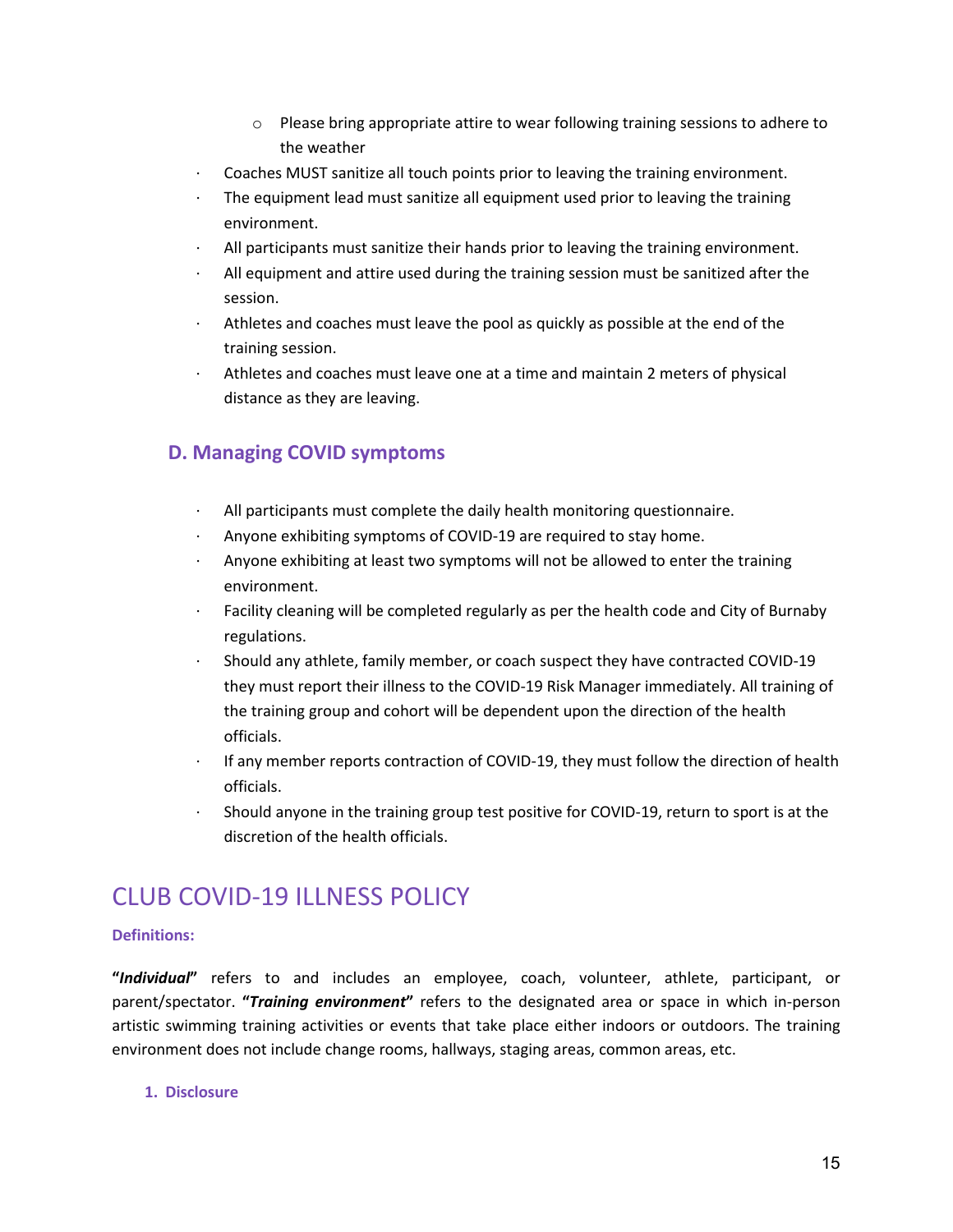Inform an individual in a position of authority (e.g. coach, team manager, COVID-19 Risk Manager) immediately if you feel any symptoms of COVID-19 such as fever, chills, cough, shortness of breath, sore throat and painful swallowing, stuffy or runny nose, loss of sense of smell, headache, muscle aches, fatigues, and/or loss of appetite. Please refer to the BCCDC website for a full list of symptoms.

### **2. Assessment**

- a. Individuals must conduct self-assessments on an ongoing basis and prior to joining or participating in any training environment to consider if they are experiencing any symptoms or signs of COVID-19. If individuals are unsure, they are directed to administer the [BC COVID-](https://bc.thrive.health/)[19 Self-Assessment Tool.](https://bc.thrive.health/)
- b. The Club's COVID-19 Risk Manager or individual appointed and trained by the COVID-19 Risk Manager will complete a Daily Wellness Check with all participants, including checking their body temperature prior to individuals entering the training environment.
- c. The COVID-19 Risk Manager, team manager, and coaches will visually monitor athletes and other participants to assess any early warning signs as to the status of their health and to touch base on how they are regarding their personal safety throughout the training event.

### **3. If an individual is feeling sick with COVID-19 symptoms**

- a. They should remain at home and contact Health Link BC at 8-1-1.
- b. If they feel sick and/or are showing symptoms during training activities, they should be sent home immediately and direct them to contact 8-1-1 or a doctor for further guidance.
- c. No individual may join or participate in a training activity, event, or training environment if they are symptomatic.

### **4. If an individual tests positive for COVID-19 or is waiting for COVID-19 test results**

a. The individual must follow the direction of health officials.

#### **5. Conditions Requiring Quarantine or Self-Isolation**

Individuals are required to Quarantine or Self-isolate if:

- a. They have travelled outside of Canada or the province within the last 14 days.
- b. They have come in close contact with someone who has tested positive for COVID-19.
- c. They have been advised to do so by health officials.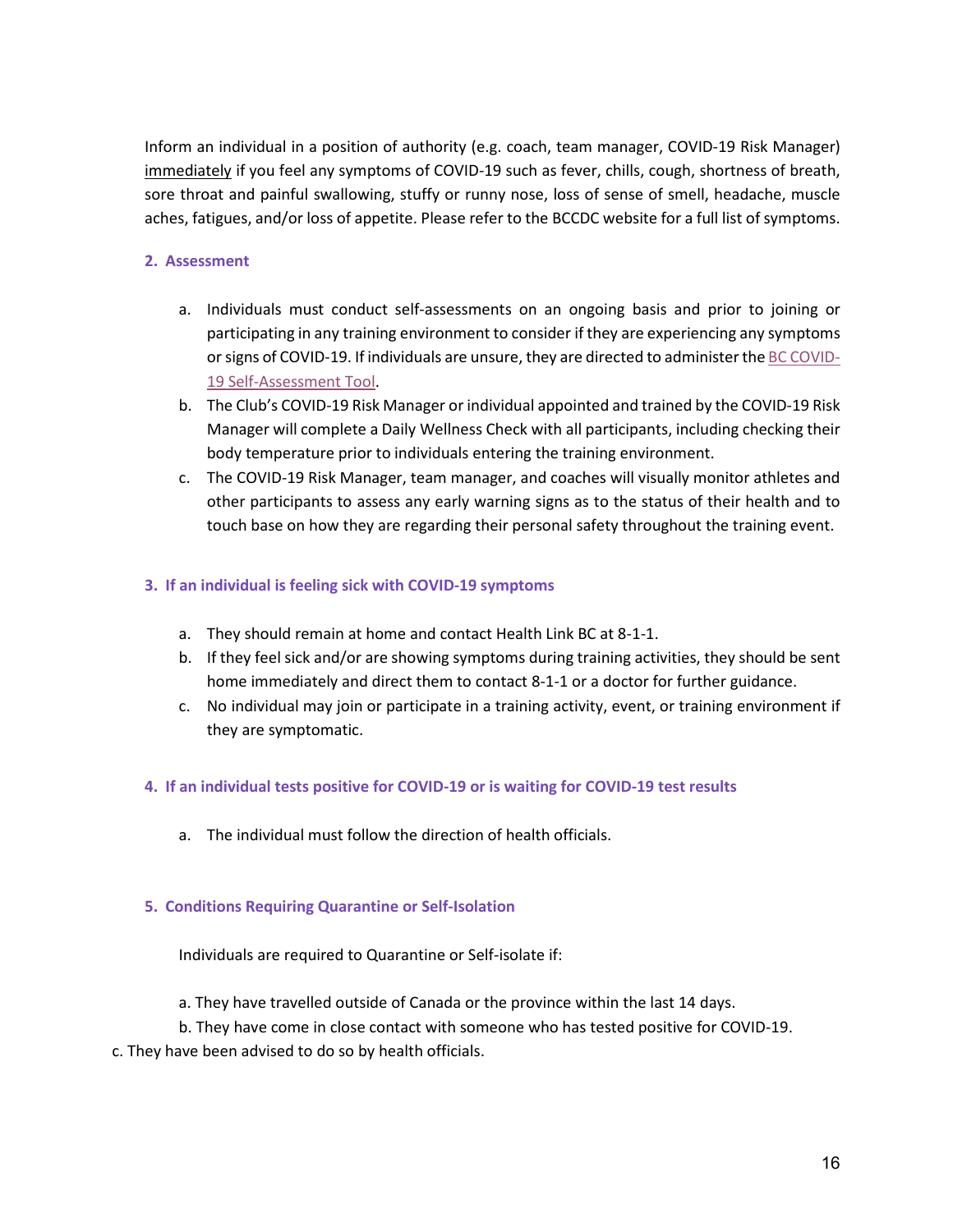## <span id="page-16-0"></span>EDUCATION & TRAINING PLAN

| <b>Coaches</b>          | <b>BCAS</b> online training<br>COVID-19 First Aid Update training<br>Online Training and Orientation session with Head Coach<br>$\overline{\phantom{a}}$<br>BCAS Coach attestation & COVID-19 Quiz<br>Review of Technical Leaders Recommendations document<br>$\overline{\phantom{0}}$<br>All training plans to be submitted to Head Coach for final approval for<br>compliance with BCAS and Caprice Return to Sport Guidelines |
|-------------------------|----------------------------------------------------------------------------------------------------------------------------------------------------------------------------------------------------------------------------------------------------------------------------------------------------------------------------------------------------------------------------------------------------------------------------------|
| <b>Volunteers &amp;</b> | <b>BCAS</b> online training                                                                                                                                                                                                                                                                                                                                                                                                      |
| <b>Board Members</b>    | Online Training and Orientation session with Head Coach                                                                                                                                                                                                                                                                                                                                                                          |
| <b>Athletes</b>         |                                                                                                                                                                                                                                                                                                                                                                                                                                  |
|                         | Online Training and Orientation session with Head Coach                                                                                                                                                                                                                                                                                                                                                                          |
|                         | BCAS Athlete Attestation & COVID-19 Quiz                                                                                                                                                                                                                                                                                                                                                                                         |
|                         | BCAS COVID-19 Daily Health Monitoring Questionnaire & Attestation                                                                                                                                                                                                                                                                                                                                                                |
|                         | This must be completed prior to each training session                                                                                                                                                                                                                                                                                                                                                                            |
|                         | Review of BCAS Athlete Training Checklist                                                                                                                                                                                                                                                                                                                                                                                        |
| <b>Parents</b>          |                                                                                                                                                                                                                                                                                                                                                                                                                                  |
|                         | Online Training and Orientation session with Head Coach                                                                                                                                                                                                                                                                                                                                                                          |
|                         | BCAS COVID-19 Daily Health Monitoring Questionnaire & Attestation                                                                                                                                                                                                                                                                                                                                                                |
|                         | If athlete is under the age of 19                                                                                                                                                                                                                                                                                                                                                                                                |
|                         | Review of BCAS Athlete Training Checklist                                                                                                                                                                                                                                                                                                                                                                                        |

## <span id="page-16-1"></span>COMMUNICATIONS PLAN

| <b>Website</b> | Caprice COVID-19 Return to Sport Plan posted on Caprice COVID-19<br>$\overline{\phantom{a}}$<br>Resources page<br>BCAS Return to Sport Guidelines and resources posted on Caprice<br>$\qquad \qquad -$<br>COVID-19 Resources page<br>Return to Sport for athletes checklist posted on Caprice COVID-19<br>$\overline{\phantom{0}}$<br>Resources page<br>Club Illness policy posted on Caprice COVID-19 Resources page<br>$\overline{\phantom{a}}$<br>All Club related procedures and policies moving forward posted on<br>- |
|----------------|-----------------------------------------------------------------------------------------------------------------------------------------------------------------------------------------------------------------------------------------------------------------------------------------------------------------------------------------------------------------------------------------------------------------------------------------------------------------------------------------------------------------------------|
|                | Caprice COVID-19 Resources page                                                                                                                                                                                                                                                                                                                                                                                                                                                                                             |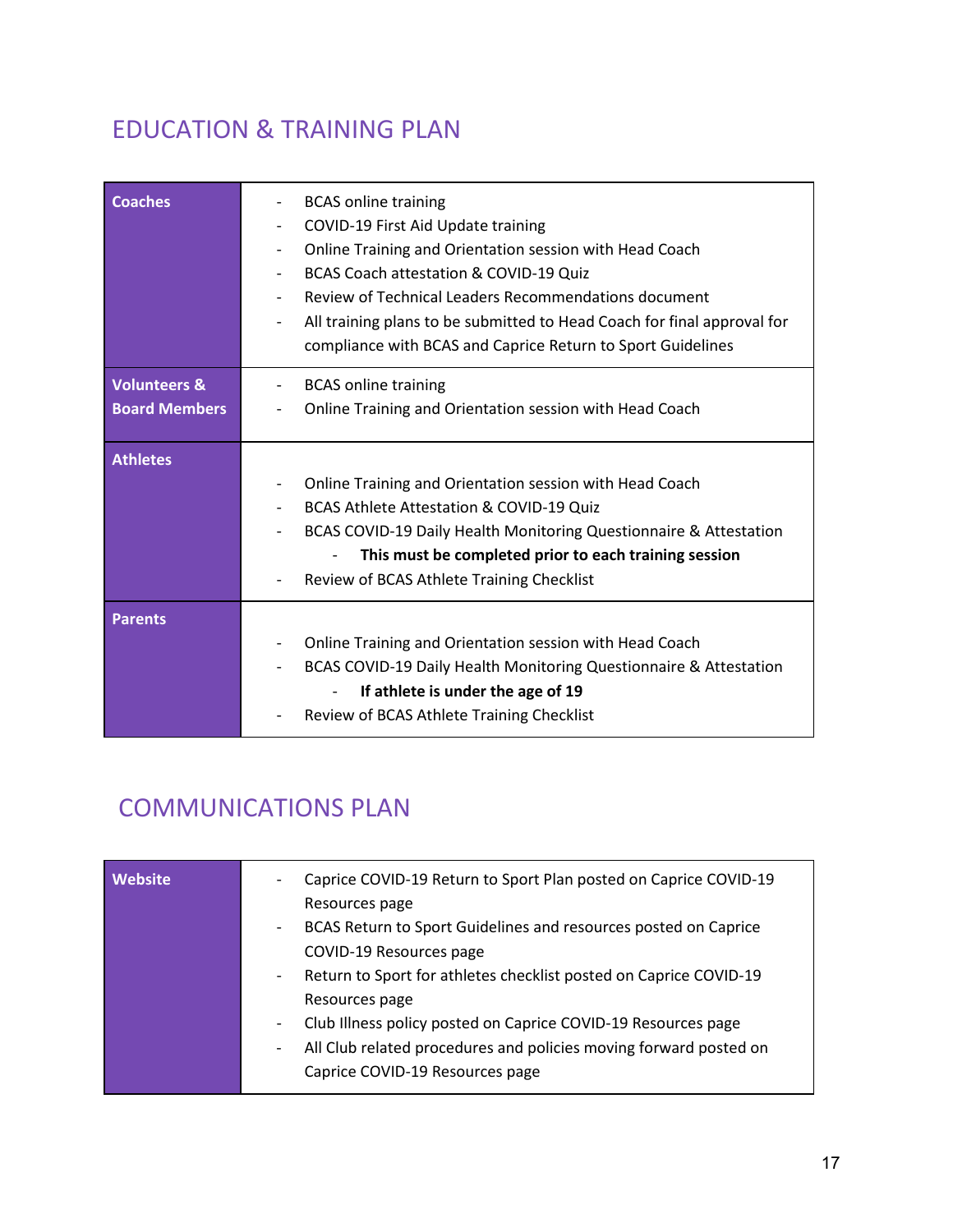| <b>Staff &amp; Coaches</b> | Coaches and staff will receive email from club with Return to Sport<br>document and Return to sport checklist<br>Coaches must complete Return to Sport orientation with head coach<br>$\overline{\phantom{a}}$<br>prior to returning to practice                                                                                                                                                                                                                                                                                                                    |
|----------------------------|---------------------------------------------------------------------------------------------------------------------------------------------------------------------------------------------------------------------------------------------------------------------------------------------------------------------------------------------------------------------------------------------------------------------------------------------------------------------------------------------------------------------------------------------------------------------|
| <b>Volunteers</b>          | Volunteers will receive email from club with Return to Sport document<br>and Return to sport checklist<br>Volunteers must complete Return to Sport orientation with head coach<br>$\overline{\phantom{a}}$<br>prior to returning to practice                                                                                                                                                                                                                                                                                                                        |
| <b>Athletes</b>            | Athletes will receive email from club with Return to Sport document<br>and Return to sport checklist<br>Athletes must complete Return to Sport orientation with head coach<br>$\overline{\phantom{a}}$<br>prior to returning to practice<br>All communication regarding practices will be done virtually through<br>email<br>Any signs or symptoms of COVID-19 in an athlete must be reported to<br>the Risk Manager Immediately                                                                                                                                    |
| <b>Parents</b>             | Parents will receive email from club with Return to Sport document and<br>$\overline{\phantom{a}}$<br>Return to sport checklist<br>Parents will receive links to club website and BCAS website to review<br>COVID-19 documents and resources<br>Parents must complete Return to Sport orientation with head coach<br>prior to returning to practice<br>All communication regarding practices will be done virtually through<br>email<br>Any signs or symptoms of COVID-19 in an athlete must be reported to<br>the Risk Manager Immediately via phone call or email |
| <b>BCAS</b>                | Should one or more of our members test positive for COVID-19, the<br>Risk Manager will report the infection to BCAS.                                                                                                                                                                                                                                                                                                                                                                                                                                                |

## <span id="page-17-0"></span>MONITOR & UPDATE

Caprice Artistic Swim Club acknowledges that the current COVID-19 situation is changing daily and thus changes to recommendations, protocols and procedures will change to remain in compliance with the current health recommendations provided to us by BC's Provincial Health Officer and our governing sport bodies. Therefore, this Return to Sport document is a live, working document and will be updated on a regular basis to remain compliant with the BCAS return to sport guidelines, facility guidelines and provincial health guidelines. If any updates are to be made to this document, changes will be shown